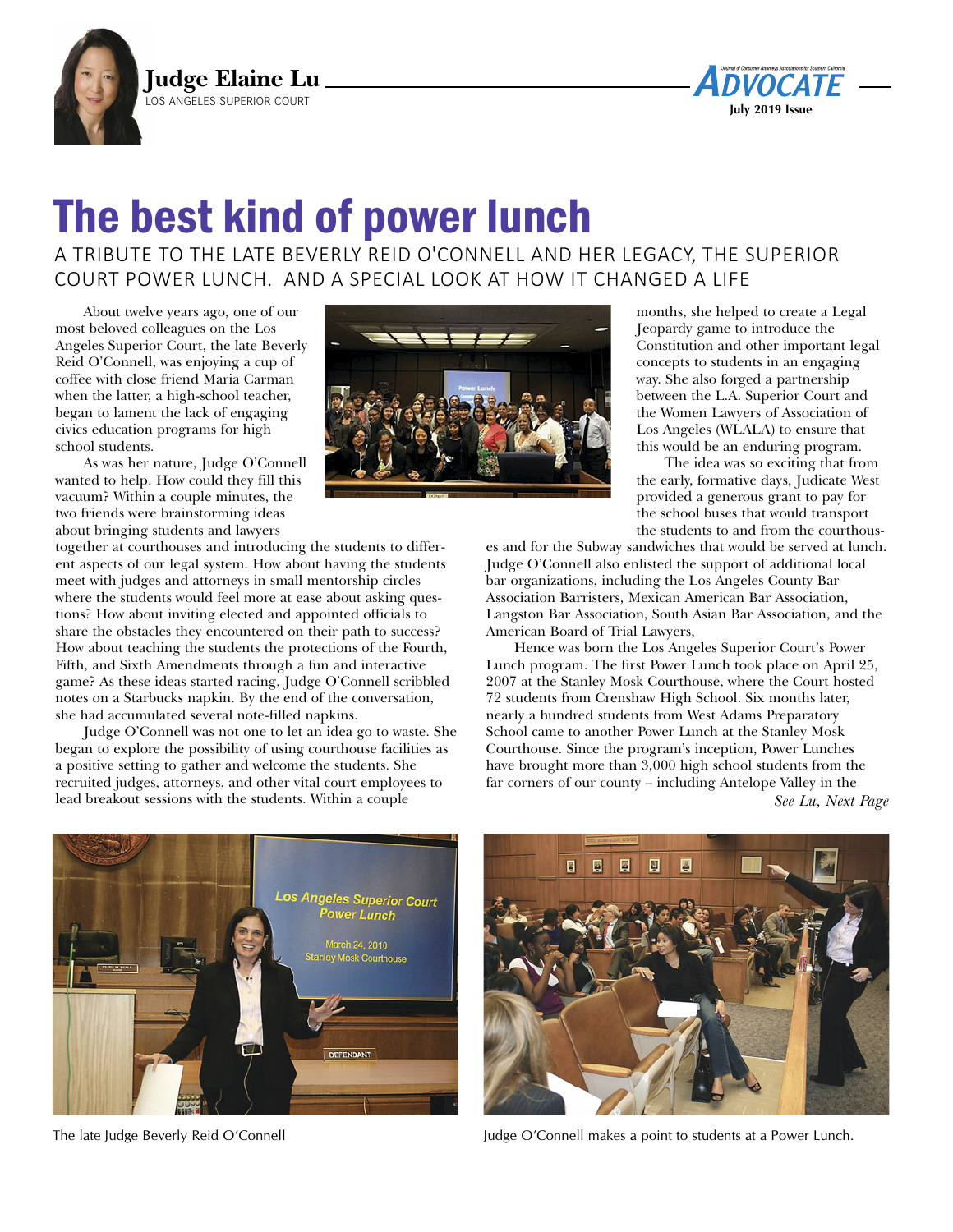

north, Long Beach and Bellflower in the south, Pomona in the east, and Torrance in the west – to our courthouses to meet with more than 600 attorneys and an even greater number of judge volunteers. Sixty-five Power Lunches later, the program is as vibrant and strong as ever.

At these Power Lunches, students learn about careers in the legal field and speak with judges and attorneys about their career paths and life struggles. Judges and attorneys have become so enthusiastic about volunteering for the program that the mentoring circles have at times achieved a one-on-one ratio of mentor to student. Students at Power Lunches hear from bailiffs, court reporters, interpreters, court clerks, and members of law enforcement who describe their role within the courts and their career paths. Power Lunch attendees often tour the courthouse and watch proceedings in real cases before or after the Power Lunch itself.

Power Lunches have featured such distinguished guest speakers as Presiding Judge Kevin C. Brazile, Assistant Presiding Judge Eric Taylor, Los Angeles Mayor Antonio Villaraigosa, Inglewood Mayor James T. Butts, Jr., Bellflower Mayor Scott A. Larsen, California State Senator Holly Mitchell, and Assembly Member Sebastian Ridley-Thomas, to name but a few. The festivities always culminate with the hallmark interactive Legal Jeopardy game that Judge O'Connell created, with students excitedly clicking to signal that they know the answer to a question and belting out answers such as, "What is double jeopardy?"

In an ongoing effort to reach out to diverse groups, the Power Lunch program draws local high-school students mostly from economically disadvantaged communities. Many of the students who have attended Power Lunches have never previously met or spoken with a judge or attorney. The Power Lunch program provides a unique window of opportunity for these students to explore a potential new career path.

One particularly inspiring story springs from one of the earliest Power Lunches at the Van Nuys Courthouse.

Judge Joseph Brandolino has been a stalwart supporter of the program and faithfully organizes a Power Lunch at the Van Nuys courthouse every year. At the inaugural Van Nuys Power Lunch on June 3, 2010, Judge Brandolino met sophomore Pedro Vargas Ayala from Grant High School. Pedro's parents had not attended high school. Without strong grades or guidance, Pedro did not believe that college was an option for him either. As a kid, Pedro recalls being told that he had a 50/50 chance of going to prison or dying before the age of 21.

All of Pedro's prospects changed when he walked away from that Power Lunch with a life-long mentor. Judge Brandolino took Pedro under his wing and encouraged Pedro through grueling late nights of studying for exams and writing papers. As a reward and motivation for Pedro's hard work, Judge Brandolino and his wife treated Pedro to Dodgers games and shows at the Hollywood Bowl and Pantages Theater. By senior year, Pedro had pulled up his GPA to an A+ average for that year. He went on to California State University, Northridge and double-majored in economics and business administration and double-minored in finance and marketing. Pedro graduated with honors (approximately a 3.8 GPA) despite carrying a heavy and challenging course load. After a year off, Pedro proceeded to law school, earning the same high marks and praise from his law school professors.

Bringing his Power Lunch experience full circle, Pedro landed a summer externship after his first year of law school with a federal judge – none other than the Honorable Beverly Reid O'Connell! By this time, Judge O'Connell was serving on the district court for the Central District of California, and Pedro was part of the last class of externs to work with Judge O'Connell. Judge O'Connell helped Pedro hone his writing skills. She scheduled individual lunches with each of her externs and took a personal interest in getting to know them. On the last day of his externship, Pedro's parents came to visit, and Judge O'Connell graciously welcomed them to her chambers. Pedro

recalls that "one of the last things Judge O'Connell told me . . . after we had lunch [was that] . . . if there's one thing she wants me to take away from my entire experience working for her . . was that becoming a judge is something that is absolutely attainable for me. Just like going to college was when I was in high school."

Throughout all these years, Judge Brandolino has steadfastly remained by Pedro's side, providing sage advice and helping Pedro navigate his way through a demanding undergraduate, then law school, curriculum. Pedro graduated from law school two weeks ago. As always, Judge Brandolino was there to cheer him on at his graduation.

The law school that Pedro attended – Notre Dame Law School – has a unique tradition of allowing its graduating class members to each present a "stole of gratitude" – a cloth with varying colors and emblems draped around the shoulders as an expression of thanks and appreciation. As Notre Dame's website explains, the tradition arises out of a pre-medieval legend. A monk traveling on a missionary pilgrimage found in the countryside a starving, young, dazed orphan. The only thing the boy carried was a piece of fabric from his mother's clothes that had torn off in his hand as a marauding invader on horseback took her away. The monk taught the boy to read and write and schooled the boy in literature, history, and science. When the boy left the monastery, he became squire to a knight, who further trained him in horsemanship and swordsmanship. Ultimately, the boy rose to become a widely respected royal ambassador. As a grown man, he created two cloth stoles using fabric from his mother's dress, the wool from his monastic robes, and the silk tunic he now wore, and he presented these two stoles to the monk and the knight to proclaim his gratitude for their kindness and generosity.

In the same vein, Pedro happily participated in this special Notre Dame tradition and made sure to present Judge Brandolino with a stole to wear at his graduation. Pedro shares: "Graduating *See Lu, Next Page*